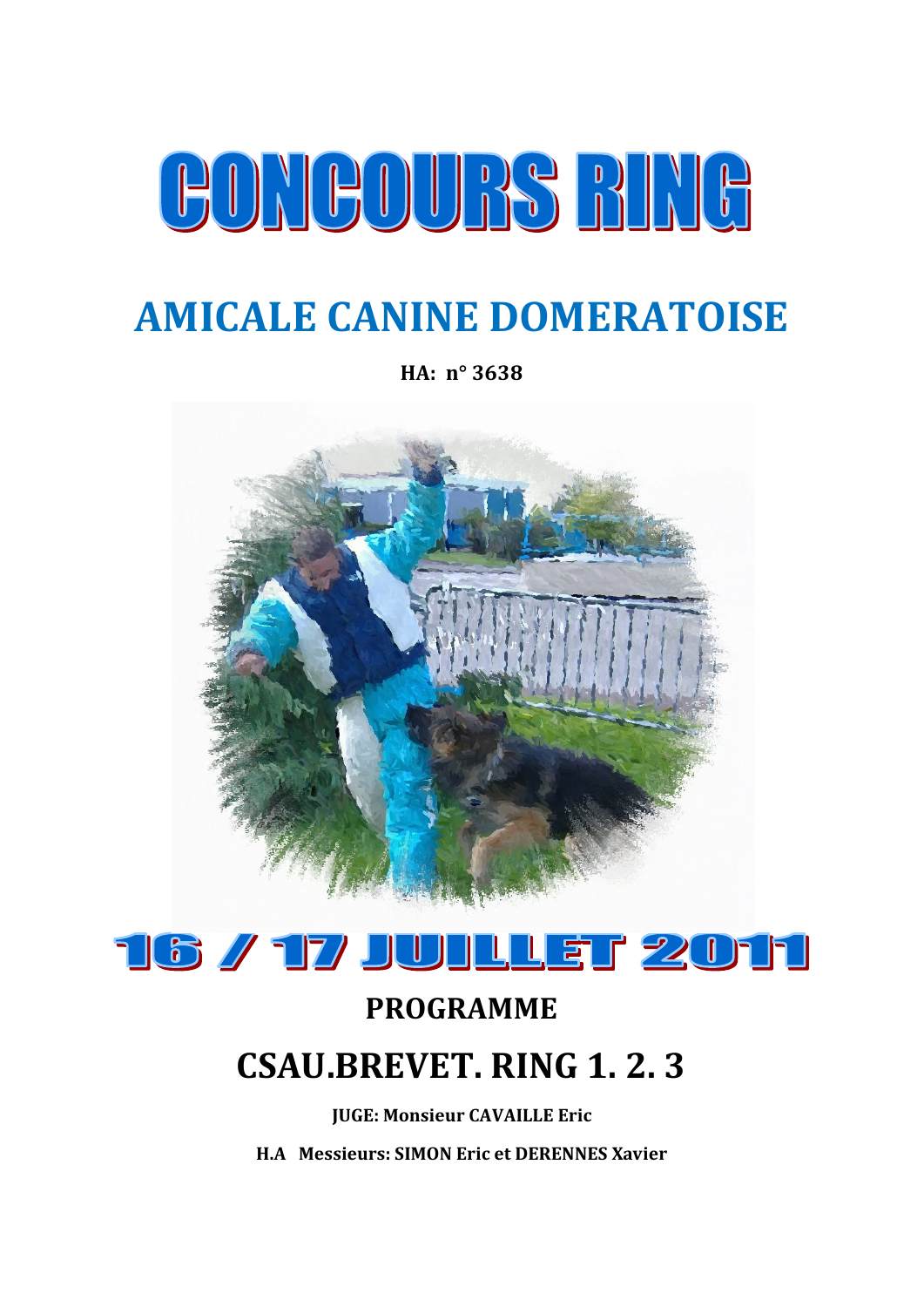## **CSAU**

| Nom du chien                 | Race / Sexe              | <b>Origines</b>                            | <b>Conducteurs</b>   | <b>Clubs</b>           | <b>Qualificatif</b> |
|------------------------------|--------------------------|--------------------------------------------|----------------------|------------------------|---------------------|
| <b>FENIX</b>                 | B.B.M                    | <b>SHOGUN DU CAMI CATHERIC</b>             | <b>MIIe FALANTIN</b> | <b>SPORT DRESSAGE</b>  |                     |
| <b>DU CAMI CATHERIC</b>      | <b>MALE</b>              | <b>ALTESSE DU CAMI CATHERIE</b>            | <b>CAROLINE</b>      | <b>ST POURCAIN</b>     | <b>EXL</b>          |
| <b>DAISY</b>                 | B.B.M                    | <b>R'KEOPS DU DOMAINE DE LA ROCHELIERE</b> | <b>Mr COLAS</b>      | <b>SPORT DRESSAGE</b>  |                     |
| <b>DU DOMAINE</b>            | <b>FEMELLE</b>           | <b>ANOUK DU DOMAINE</b>                    | <b>PATRICK</b>       | <b>ST POURCAIN</b>     | <b>EXL</b>          |
| <b>NIRMORLAU</b>             |                          | <b>DE NIRMORLAU</b>                        |                      |                        |                     |
| <b>FADO</b>                  | B.B.M                    | <b>VULCAIN DU MASQUE DE LAMPYRE</b>        | <b>Mr COLAS</b>      | <b>SPORT DRESSAGE</b>  |                     |
| <b>CHAUMES D'AMBON</b>       | <b>MALE</b>              | <b>VARGA DU CREUX THACHER</b>              | <b>PATRICK</b>       | <b>ST POURCAIN</b>     | <b>EXL</b>          |
| <b>DOJO</b>                  | B.B.M                    | <b>UGO I DU BOIS DESD TREMBLES</b>         | <b>Mr COLAS</b>      | <b>SPORT DRESSAGE</b>  |                     |
| <b>CHAUMES D'AMBON</b>       | <b>MALE</b>              | <b>VARGA DU CREUX THACHER</b>              | <b>PATRICK</b>       | <b>ST POURCAIN</b>     | <b>EXL</b>          |
| <b>F'HAN</b>                 | <b>BERGER BLANC</b>      | <b>V'F'HAN</b>                             |                      |                        |                     |
| DU DOMAINE DE LA             | <b>SUISSE</b>            | <b>CLARA EMMA DU DOMAINE</b>               | <b>Mr COLAS</b>      | <b>SPORT DRESSAGE</b>  | <b>EXL</b>          |
| <b>COMBE NOIRE</b>           | <b>MALE</b>              | <b>DE LA COMBE NOIRE</b>                   | <b>PATRICK</b>       | <b>ST POURCAIN</b>     |                     |
| <b>FRIPOUILLE</b>            | <b>GOLDEN</b>            |                                            | <b>Mr DUBUT</b>      | C.E.C                  |                     |
|                              | <b>FEMELLE</b>           |                                            | <b>MICKAEL</b>       | <b>LAVAULT ST ANNE</b> | <b>EXL</b>          |
| <b>FOREST</b>                | <b>BORDER</b>            | <b>ATTILA DESSINE-MOI UN MOUTON</b>        |                      |                        |                     |
|                              |                          | <b>RED-DREAM DU BERGER</b>                 | <b>MelleSTARLA</b>   | C.E.C                  | <b>EXL</b>          |
| <b>DESSINE-MOI UN MOUTON</b> | <b>MALE</b>              | DE LA VALLEE DES GEANTS                    | <b>ROXANNE</b>       | <b>LAVAULT ST ANNE</b> |                     |
| <b>FRAMBOISE</b>             | <b>BERGER AUSTRALIEN</b> |                                            | <b>Mr MASFAND</b>    | C.E.C                  |                     |
|                              | <b>FEMELLE</b>           |                                            | <b>CHRISTOPHE</b>    | <b>LAVAULT ST ANNE</b> | <b>EXL</b>          |

#### **BREVET**

#### CHIEN BLANC : FLAMBEAU B.B.M MALE à Mme LEGER MAGALIE

| Nom du Chien             | Race / Sexe  | <b>Origines</b>                   | <b>Conducteurs</b>       | <b>Clubs</b>   | <b>Points</b> |
|--------------------------|--------------|-----------------------------------|--------------------------|----------------|---------------|
| <b>IAGO</b>              |              |                                   |                          |                |               |
| I DE LA NOIRE ALLIANCE I | <b>B.B.M</b> | <b>CASSH</b>                      | <b>Mme BECK FLORENCE</b> | C, E, C        | 95,05         |
|                          | <b>MALE</b>  | <b>FLAME DE LA NOIRE ALLIANCE</b> |                          | <b>DOMERAT</b> |               |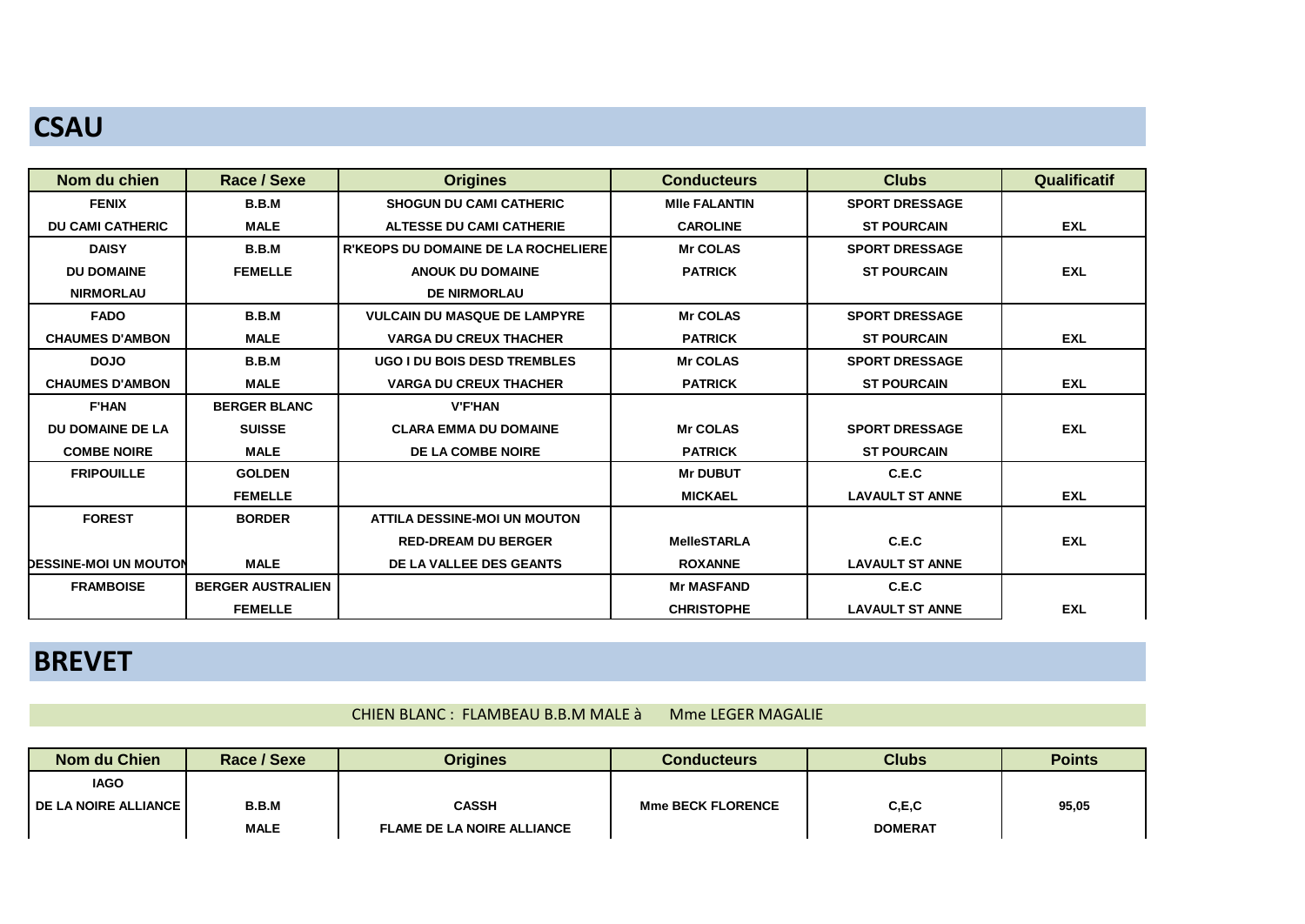|                 | licence: n° 86506         |                        |                            |                |      |
|-----------------|---------------------------|------------------------|----------------------------|----------------|------|
| <b>DIAM's</b>   |                           |                        |                            |                |      |
| <b>DU MAS</b>   | B.A                       | <b>APELLON</b>         | <b>Mme RIGHINI MILAURE</b> | C, E, C        |      |
| DE              | <b>FEMELLE</b>            | <b>BUNGALOW DU MAS</b> |                            | <b>DOMERAT</b> | 87,9 |
| <b>MONTILLA</b> | licenc: $n^{\circ}$ 70374 | <b>DE MONTILLA</b>     |                            |                |      |

#### **RING 1**

#### CHIEN BLANC: CORTES B.B.M. MALE à Mlle BERGERAT Sandrine

| Nom du Chien           | Race / Sexe           | <b>Origines</b>                  | <b>Conducteurs</b> | <b>Clubs</b>          | <b>Points</b> |
|------------------------|-----------------------|----------------------------------|--------------------|-----------------------|---------------|
|                        | <b>B.B.M</b>          | <b>FOSTER VAN DE DUVETORRE</b>   |                    |                       |               |
| <b>EGORE</b>           | <b>MALE</b>           | <b>BACARA DU CLOS CHAMPCHENY</b> | <b>Mr NICOLAS</b>  | <b>CLUB CANIN</b>     | 188,45        |
| <b>DU CLOS</b>         | CT: 93499             |                                  | <b>ANDRE</b>       | <b>NIVERNAIS</b>      |               |
| <b>CHAMPCHENY</b>      | <b>LICENCE:84945</b>  |                                  |                    |                       |               |
|                        | <b>BOXER</b>          | <b>ROMINET THE MYSTIC</b>        |                    |                       |               |
| <b>ECHARPE</b>         | MALE                  | <b>CHIPIE DU BOIS DE FAITIN</b>  | <b>Mr NYS</b>      | C.E.C                 |               |
| <b>DU FAUBOURG</b>     | CT:                   |                                  | <b>JEAN LUC</b>    | <b>LA SOUTERRAINE</b> | 147,75        |
| <b>DES HIRONDELLES</b> | <b>LICENCE: 78238</b> |                                  |                    |                       |               |

## **RING 2**

#### **CHIEN BLANC CORTES à Melle BERGERAT Sandrine**

| Nom du Chien          | Race / Sexe   | <b>Origines</b>               | <b>Conducteurs</b>       | <b>Clubs</b>      | <b>Points</b> |
|-----------------------|---------------|-------------------------------|--------------------------|-------------------|---------------|
|                       | B.A           |                               |                          |                   |               |
| <b>BUCANON</b>        | <b>MALE</b>   | NEWTON DES LOITAINES GALAXIES | <b>Mr MADEC</b>          | <b>CLUB CANIN</b> | 254,2         |
| <b>DES LOINTAINES</b> | C.T:87775     | APPLE DU DOMAINEE- E ETOILES  | <b>ALBAN</b>             | <b>SNPCC</b>      |               |
| <b>GALAXIES</b>       | licence 62076 | <b>FILANTES</b>               |                          |                   |               |
| <b>DOCK</b>           |               |                               |                          |                   |               |
| <b>DU CLOS</b>        | B.B.M         | <b>AITOUCK DES BO JULIA</b>   | <b>Mr DOMINGO MICHEL</b> | C, E, C           |               |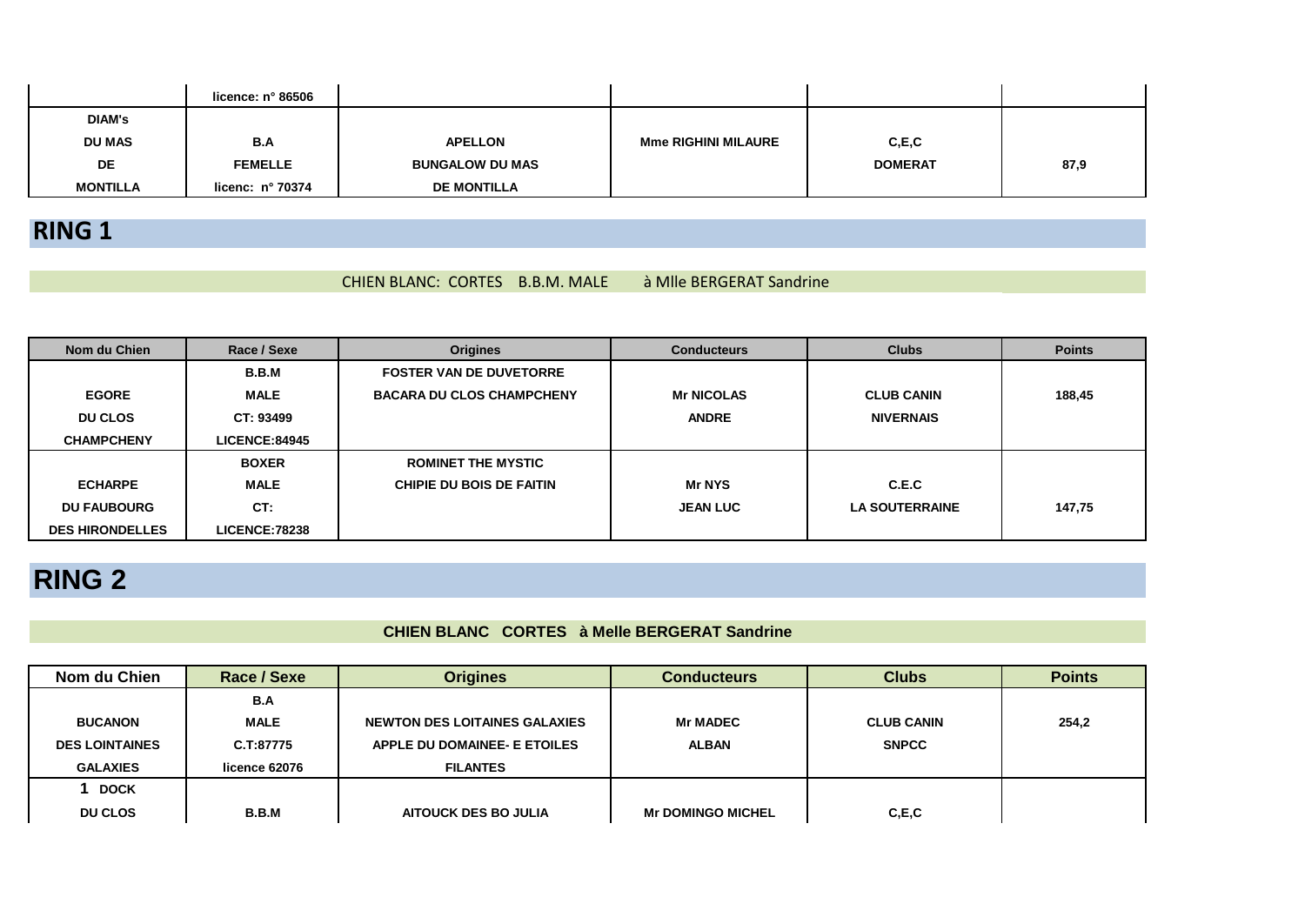| <b>CHAMPCHENY</b>      | <b>MALE</b>    | AIKE DU CLOS CHAMPCHENY                |                    | <b>DOMERAT</b>       | 241,20 |
|------------------------|----------------|----------------------------------------|--------------------|----------------------|--------|
|                        | licence:70369  |                                        |                    |                      |        |
|                        | <b>B.B.M</b>   |                                        |                    |                      |        |
| <b>DICKSON</b>         | <b>MALE</b>    | <b>S'LEON DES PLAINES DE THIERACHE</b> | <b>Mr BARRAT</b>   | <b>L'AMI</b>         |        |
| <b>DES DEUX SABRES</b> | CT: 90191      | REBELLE DU BANC DES HERMELLES          | vincent            | <b>DU CHIEN</b>      | 231,60 |
|                        | licence: 72631 |                                        |                    | <b>THIERS ORLEAT</b> |        |
| <b>CHAKA</b>           | B.B.M          | TOP GUN DES PLAINES DE THIERACHE       |                    |                      |        |
| <b>DU PARADIS</b>      | <b>MALE</b>    | <b>BRIDGET AU PARADIS D'ORSY</b>       | <b>Mme MEUNIER</b> | <b>CLUB CANIN</b>    |        |
| <b>D'ORSY</b>          | CT:85699       |                                        | <b>ANNE</b>        | <b>NIVERNAIS</b>     | 230,40 |
|                        | licence: 68525 |                                        |                    |                      |        |
|                        | B.B.M          |                                        |                    |                      |        |
| <b>DAYTON</b>          | <b>MALE</b>    | AKIM DES BERGERS D'ECOUVES             | <b>Mr ADRIEN</b>   | <b>CLUB CANIN</b>    | 224,40 |
| <b>AU PARADIS</b>      | CT:92560       | <b>VOLCANE AU PARADIS D'ORSY</b>       | <b>ROMUALD</b>     | <b>NIVERNAIS</b>     |        |
| <b>D'ORSY</b>          | licence: 80636 |                                        |                    |                      |        |

## **RING 3**

#### **CHIEN BLANC DOCK à Mr DOMINGO Michel**

| Nom du Chien      | Race / Sexe    | <b>Origines</b>                | <b>Conducteurs</b>       | <b>Clubs</b>         | <b>Points</b> |
|-------------------|----------------|--------------------------------|--------------------------|----------------------|---------------|
| <b>ATHOS</b>      | <b>B.B.M.</b>  | <b>RIXY JONCHERE</b>           |                          |                      |               |
| <b>DEVILS</b>     | <b>MALE</b>    | <b>OLY JONCHERE</b>            | Mr<br><b>CHATEL</b>      | <b>C.E.C REGION</b>  | 375,75        |
|                   | CT:77750       |                                | <b>BERNARD</b>           | <b>ANNECIENNE</b>    |               |
|                   | licence: 49221 |                                |                          |                      |               |
| <b>BASTON</b>     | <b>B.B.M.</b>  |                                |                          |                      |               |
| <b>DES TEMPS</b>  | <b>MALE</b>    | <b>LEMIR</b>                   | <b>Mr BOSTEVIRONNOIS</b> | L'AMI                | 361,548       |
| <b>MODERNES</b>   | CT:83137       | <b>ROXIE</b>                   | <b>GEORGES</b>           | <b>DU CHIEN</b>      |               |
|                   | licence: 57380 |                                |                          | <b>THIERS ORLEAT</b> |               |
| <b>VULCAIN</b>    | <b>B.BM</b>    | OTAR DU DOMAINE DE LA          |                          |                      |               |
| <b>DU MASQUE</b>  | <b>MALE</b>    | <b>ROCHELIERE</b>              | Mr MOUTE                 | S.D.C                | 360,437       |
| <b>DE LEMPYRE</b> | CT 77310       | X MAIA DU CHEMIN DE LA GAZELLE | <b>JOSE</b>              | <b>ST POURCAIN</b>   |               |
|                   | licence43057   |                                |                          |                      |               |